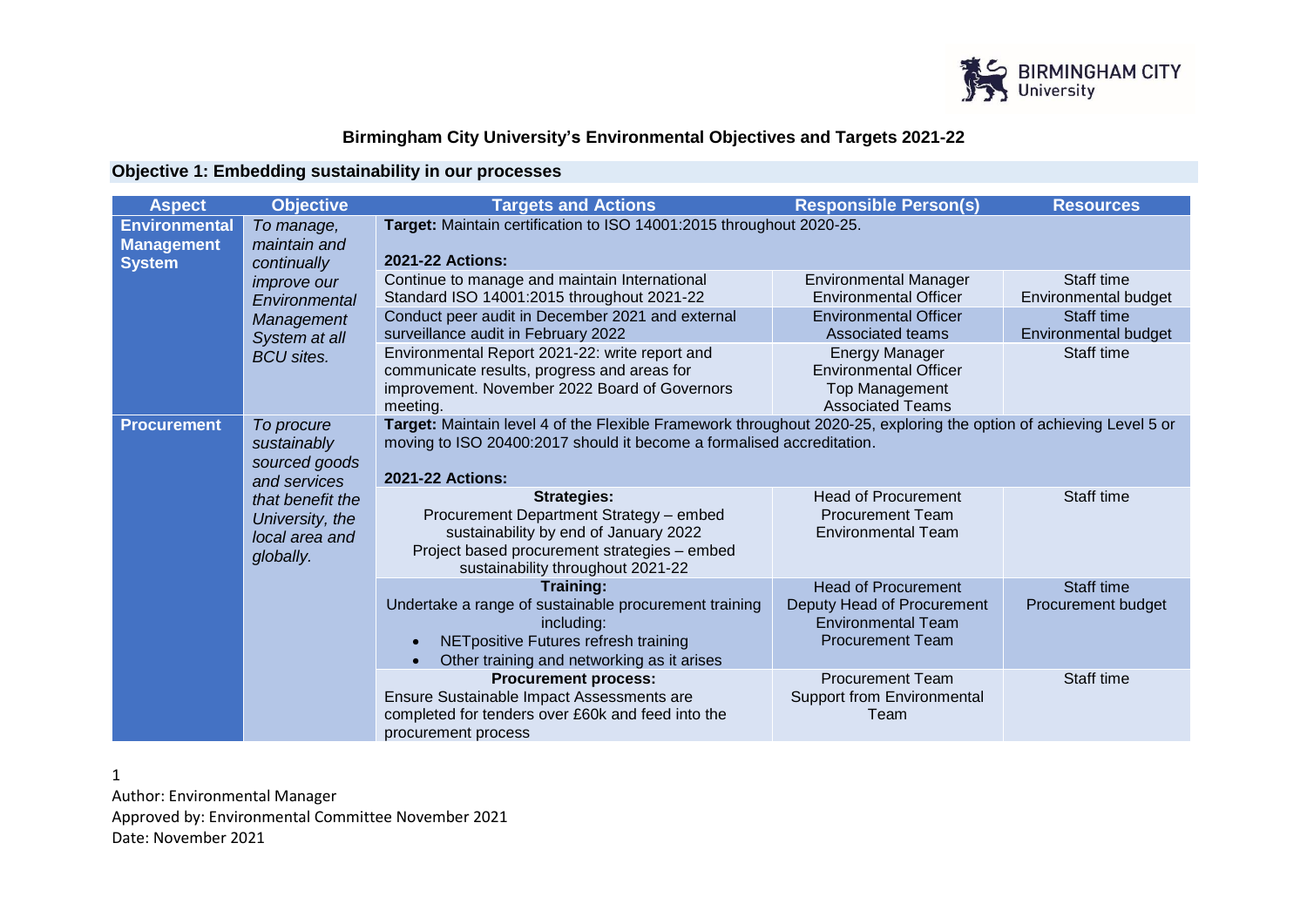|                                           |                                                                      | <b>Supplier engagement:</b><br>Review supplier social value on NETpositive Futures<br>toolkit.<br>Identify gaps where suppliers need to sign up to NPF<br>toolkit and follow up with suppliers quarterly to update<br>their sustainability action plans.<br>Request information from suppliers on actions taken to<br>measure their product/services carbon footprint.                                                                                                                                                                 | <b>Contract and Assistant</b><br><b>Category Manager</b><br><b>Procurement Administration</b><br>Assistant<br><b>Energy Manager</b> | Staff time<br>Environmental budget |
|-------------------------------------------|----------------------------------------------------------------------|----------------------------------------------------------------------------------------------------------------------------------------------------------------------------------------------------------------------------------------------------------------------------------------------------------------------------------------------------------------------------------------------------------------------------------------------------------------------------------------------------------------------------------------|-------------------------------------------------------------------------------------------------------------------------------------|------------------------------------|
|                                           |                                                                      | <b>Measurement:</b><br>Continue to use tracker to review progress against<br>KPIs for the top 20 spend contracts.<br>Review reporting tools to identify suitable software to<br>share with suppliers and contract managers to track<br>progress against KPIs.                                                                                                                                                                                                                                                                          | <b>Contract and Assistant</b><br><b>Category Manager</b><br><b>Procurement Administration</b><br>Assistant                          | Staff time                         |
|                                           |                                                                      | <b>Measurement:</b><br>Contract management plans are implemented for<br>strategic projects that include service and corporate<br>KPIs, and incorporate sustainability KPIs                                                                                                                                                                                                                                                                                                                                                             | <b>Procurement Team</b><br><b>Environmental Team</b>                                                                                | Staff time                         |
| <b>Projects and</b><br>other<br>processes | Embed<br>sustainability as<br>a consideration<br>in our<br>processes | Finalised embedding sustainability in the University<br>project templates by end of 2021                                                                                                                                                                                                                                                                                                                                                                                                                                               | <b>Environmental Team</b><br><b>Head of University Change</b><br>Team                                                               | Staff time                         |
|                                           |                                                                      | Finalise sign off of the ethical investment policy and<br>upload on website by end of 2021-22                                                                                                                                                                                                                                                                                                                                                                                                                                          | <b>Director of Finance</b><br><b>Finance Committee</b>                                                                              | Staff time                         |
|                                           |                                                                      | Review further investments that could move to more<br>ethical funds by end of 2021-22                                                                                                                                                                                                                                                                                                                                                                                                                                                  | <b>Director of Finance</b><br><b>Head of Financial Operations</b>                                                                   | Staff time                         |
|                                           |                                                                      | Support the environmental agenda through IT<br>including:<br>BMS upgrades: Trend IQ Vision for single interface<br>- in progress by end 2022<br>Administration of estate via IT and controlling<br>remotely<br>Moving to Cloud based services with modern<br>energy efficient data servers<br>Network refresh upgrades - functionality and<br>features that allow remote upgrades, administration<br>and edits to be made by end 2023<br>Cortech System update being reviewed for E&F -<br>may have opportunity for remote maintenance | Director of IT<br><b>IT Senior Project Manager</b><br><b>Engineering Team</b>                                                       | Staff time<br><b>BCU</b> budget    |

Author: Environmental Manager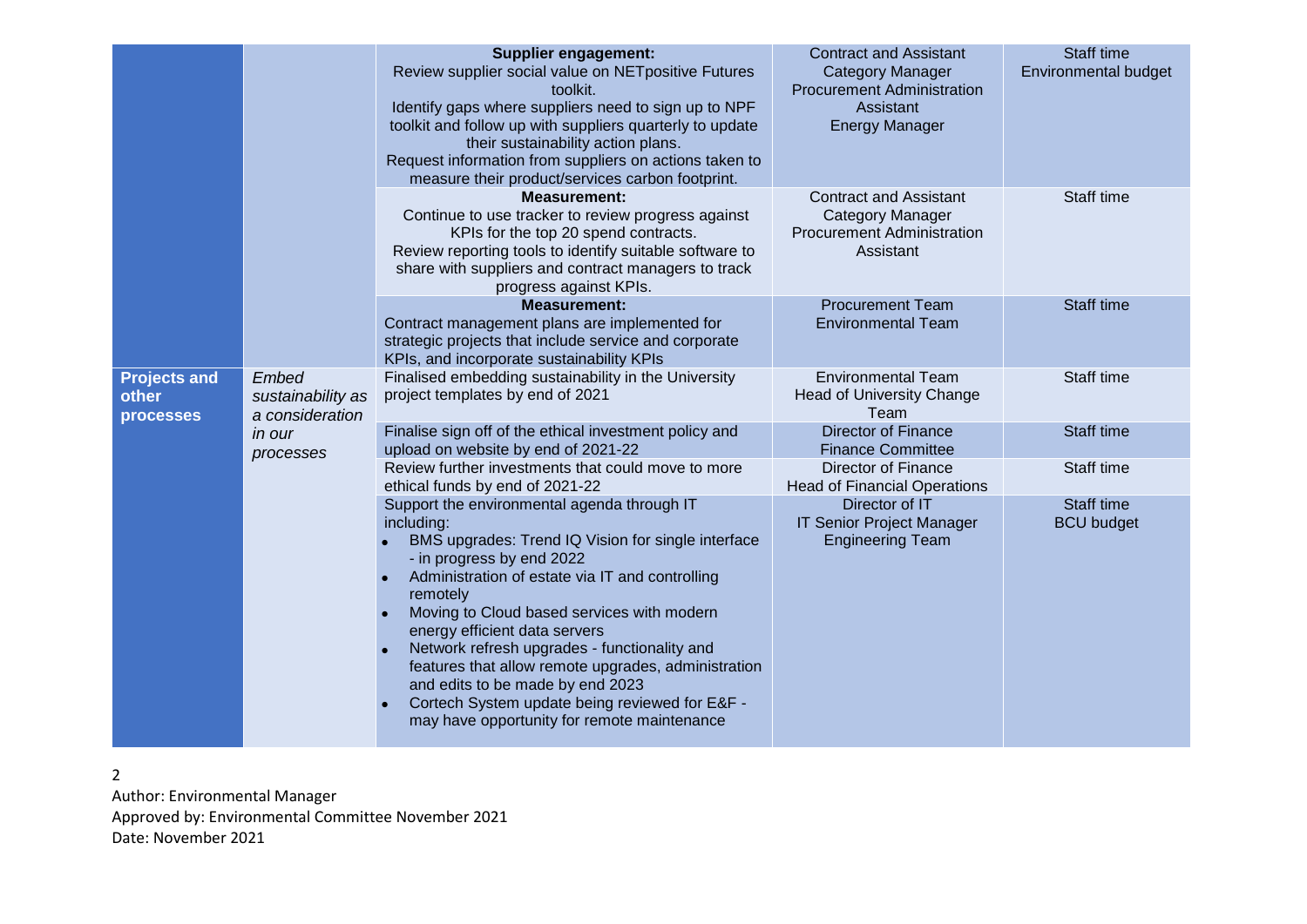## **Objective 2: Reducing the environmental impacts of our operations**

| <b>Aspect</b>       | <b>Objective</b>                                           | <b>Targets and Actions</b>                                                                                                                                                                                                | <b>Responsible Person(s)</b>                                                                                            | <b>Resources</b>                                                          |
|---------------------|------------------------------------------------------------|---------------------------------------------------------------------------------------------------------------------------------------------------------------------------------------------------------------------------|-------------------------------------------------------------------------------------------------------------------------|---------------------------------------------------------------------------|
| <b>Biodiversity</b> | Protect and,<br>where possible,<br>enhance<br>biodiversity | Target: Identify and encourage biodiversity when maintaining the campus and where relevant/feasible in capital or<br>major refurbishment projects to 2025.<br><b>2021-22 Actions:</b>                                     |                                                                                                                         |                                                                           |
|                     | across our<br>estate,<br>promoting its                     | Finalise the Biodiversity Action Plan, achieve sign off,<br>and start roll out of 2021-22 actions                                                                                                                         | <b>Environmental Officer</b><br><b>Head Gardener</b><br><b>Environmental Manager</b>                                    | <b>Staff time</b><br><b>Environmental budget</b>                          |
|                     | benefits to<br>students and<br>staff                       | Plant over 3,000 native bulbs and species across BCU<br>sites to attract birds and insects throughout 2021-22                                                                                                             | <b>Head Gardener</b><br><b>Grounds Maintenance Team</b>                                                                 | <b>Staff time</b><br><b>Estates &amp; Facilities</b><br>(E&F) budget      |
|                     |                                                            | Introduce further yellow-rattle seed to the margins at<br>Pavilion to facilitate the success of wildflowers                                                                                                               | <b>Head Gardener</b><br><b>Grounds Team</b>                                                                             | <b>Staff time</b><br><b>E&amp;F</b> budget                                |
|                     |                                                            | Initiate a programme of regular hand pulling of<br>Himalayan balsam present at Bevan House and<br>Ravensbury                                                                                                              | <b>Head Gardener</b><br><b>Grounds Team</b>                                                                             | <b>Staff time</b>                                                         |
|                     |                                                            | No peat-containing composts to be used in grounds<br>maintenance and management works                                                                                                                                     | <b>Head Gardener</b><br><b>Grounds Team</b>                                                                             | <b>Staff time</b><br>E&F budget                                           |
|                     |                                                            | Undertake additional biodiversity surveys in 2021-22<br>for example, breeding birds, reptiles and amphibians                                                                                                              | <b>Environmental Officer</b>                                                                                            | <b>Staff time</b><br><b>Environmental budget</b>                          |
|                     |                                                            | Support the SU Earth Society and staff in using the<br>allotment at City South and Curzon throughout 2021-<br>22                                                                                                          | <b>Head Gardener</b><br><b>Environmental Officer</b>                                                                    | <b>Staff time</b>                                                         |
|                     |                                                            | Achieve silver level of the Hedgehog Friendly Campus<br>scheme                                                                                                                                                            | <b>Reader in Childhood Studies</b><br><b>Head Gardener</b><br><b>Environmental Officer</b><br><b>Staff and Students</b> | Staff time<br><b>E&amp;F</b> budget                                       |
|                     |                                                            | Install a further hedgehog house at City South                                                                                                                                                                            | <b>Head Gardener</b><br><b>Grounds Team</b>                                                                             | <b>Staff time</b>                                                         |
|                     |                                                            | Identify opportunities to include habitat in any new<br>build proposals in conjunction with the Projects Team<br>and across our existing sites                                                                            | <b>Energy Manager</b><br><b>Environmental Officer</b><br><b>Head Gardener</b>                                           | <b>Staff time</b><br><b>Environmental budget</b><br><b>Grounds budget</b> |
| <b>Catering</b>     | <b>Ethically and</b><br>sustainably                        | Target: Deliver the targets outlined in the Sustainable Catering Policy and Targets document for 2021-22 which<br>includes: sustainable sourcing of food, Fairtrade, waste energy and water management, and communication |                                                                                                                         |                                                                           |

<sup>3</sup>

Author: Environmental Manager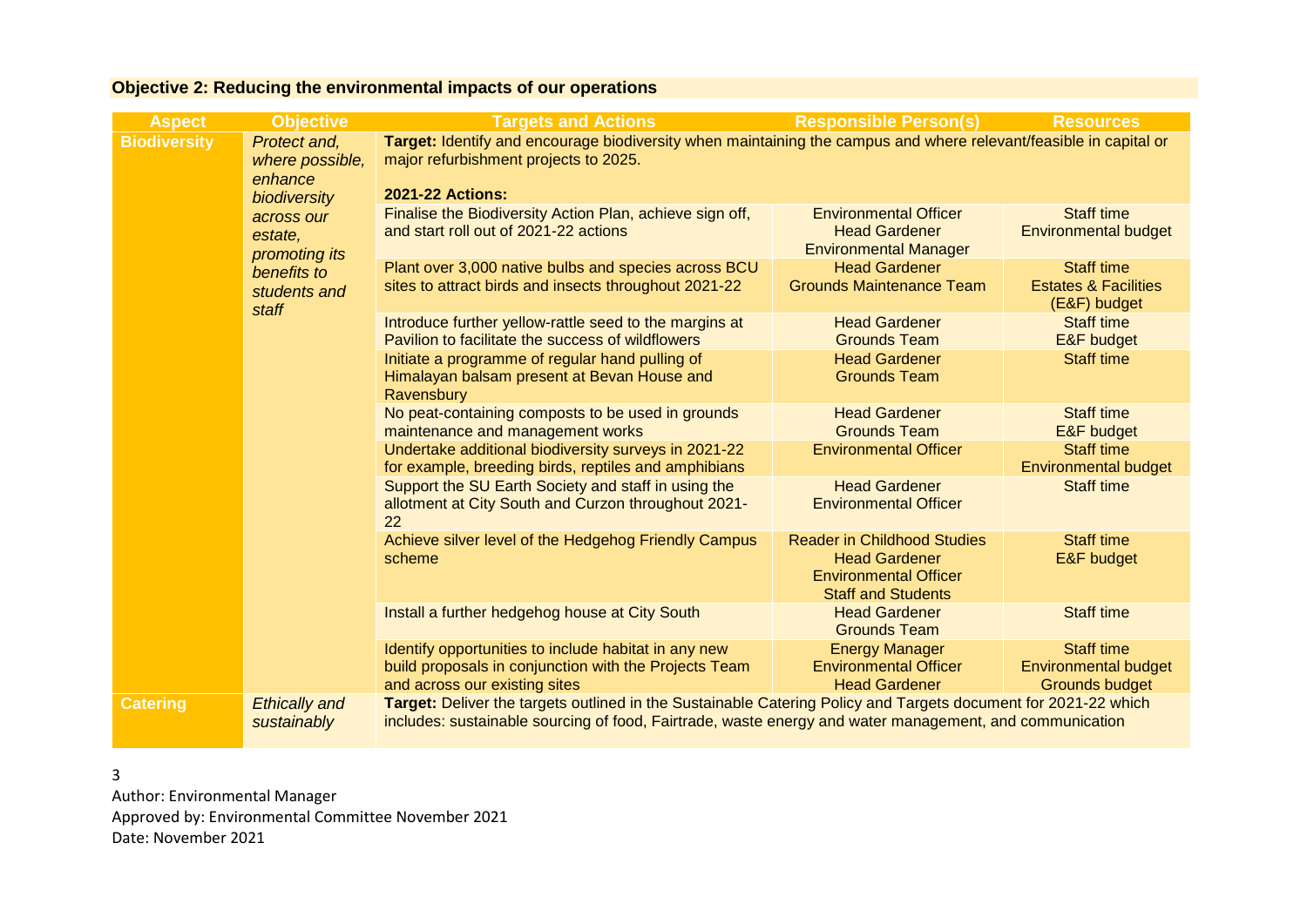|                     | sourced food is                                                  | <b>2021-22 Actions:</b>                                                                                                                             |                                                                                                                                      |                                                           |
|---------------------|------------------------------------------------------------------|-----------------------------------------------------------------------------------------------------------------------------------------------------|--------------------------------------------------------------------------------------------------------------------------------------|-----------------------------------------------------------|
|                     | provided for our<br>catering and<br>events with<br>minimal waste | Implement the final year of the Sustainable Catering<br>Policy to July 2022                                                                         | <b>Assistant Director of E&amp;F</b><br>(Commercial Services)<br><b>Catering Contractor</b><br><b>Environmental Officer</b>          | <b>Staff time</b>                                         |
|                     | produced.                                                        | Identify opportunities to further reduce waste (including<br>food and disposables) generated through the catering<br>contract in 2021-22            | <b>Assistant Director of E&amp;F</b><br>(Commercial Services)<br><b>Catering Contractor</b><br><b>Facilities Manager (Contracts)</b> | <b>Staff time</b>                                         |
|                     |                                                                  | Review Silver Food for Life catering accreditation and<br>implement actions where feasible                                                          | <b>Catering Contractor</b>                                                                                                           | <b>Staff time</b>                                         |
|                     |                                                                  | Review installation of herb planers in main restaurant<br>areas of Curzon and Seacole to be used in kitchens<br>and promote grow your own           | <b>Catering Contractor</b>                                                                                                           | <b>Staff time</b><br><b>Catering contractor</b><br>budget |
|                     |                                                                  | Increase plant-based and vegetarian options available<br>through BaxterStorey's Equilibrium initiative, reducing<br>meat content by 20%             | <b>Catering Contractor</b>                                                                                                           | <b>Staff time</b><br>Catering contractor<br>budget        |
|                     |                                                                  | Input environmental content in the catering tender to<br>ensure sustainability is a priority area of the<br>specification and contract              | <b>Assistant Director of E&amp;F</b><br>(Commercial Services)<br><b>Environmental Officer</b>                                        | <b>Staff time</b>                                         |
| <b>Energy</b>       | Run a net<br>zero carbon                                         | Target: Zero carbon targets to be agreed                                                                                                            |                                                                                                                                      |                                                           |
| <b>Emissions to</b> | energy                                                           | <b>2021-22 Actions:</b>                                                                                                                             |                                                                                                                                      |                                                           |
| <b>Air</b>          | efficient<br>University.                                         | With the loss of Salix Finance, identify further funding<br>opportunities for energy efficiency projects going<br>forward for 2021-22 and beyond    | <b>Energy Manager</b><br><b>Engineering Team</b><br><b>Finance Team</b>                                                              | <b>Staff time</b>                                         |
|                     |                                                                  | Run Student Switch Off in University Locks with a view<br>to reducing energy use to August 2022                                                     | <b>Operations Manager,</b><br><b>Accommodation Services</b><br><b>Energy Manager</b>                                                 | <b>Accommodation budget</b><br><b>Staff time</b>          |
|                     |                                                                  | Finalise the new decarbonisation plan with zero carbon<br>targets and achieve sign off in 2021-22                                                   | <b>Energy Manager</b><br>Director of E&F<br>Deputy Director of E&F                                                                   | <b>Staff time</b>                                         |
|                     |                                                                  | Develop options for longer term energy procurement for<br>discussion and approval with management and<br>undertake the required procurement process | <b>Energy Manager</b><br><b>Head of Procurement</b><br>Director of E&F<br>Deputy Director of E&F<br><b>DVC Resources</b>             | <b>Staff time</b>                                         |

Author: Environmental Manager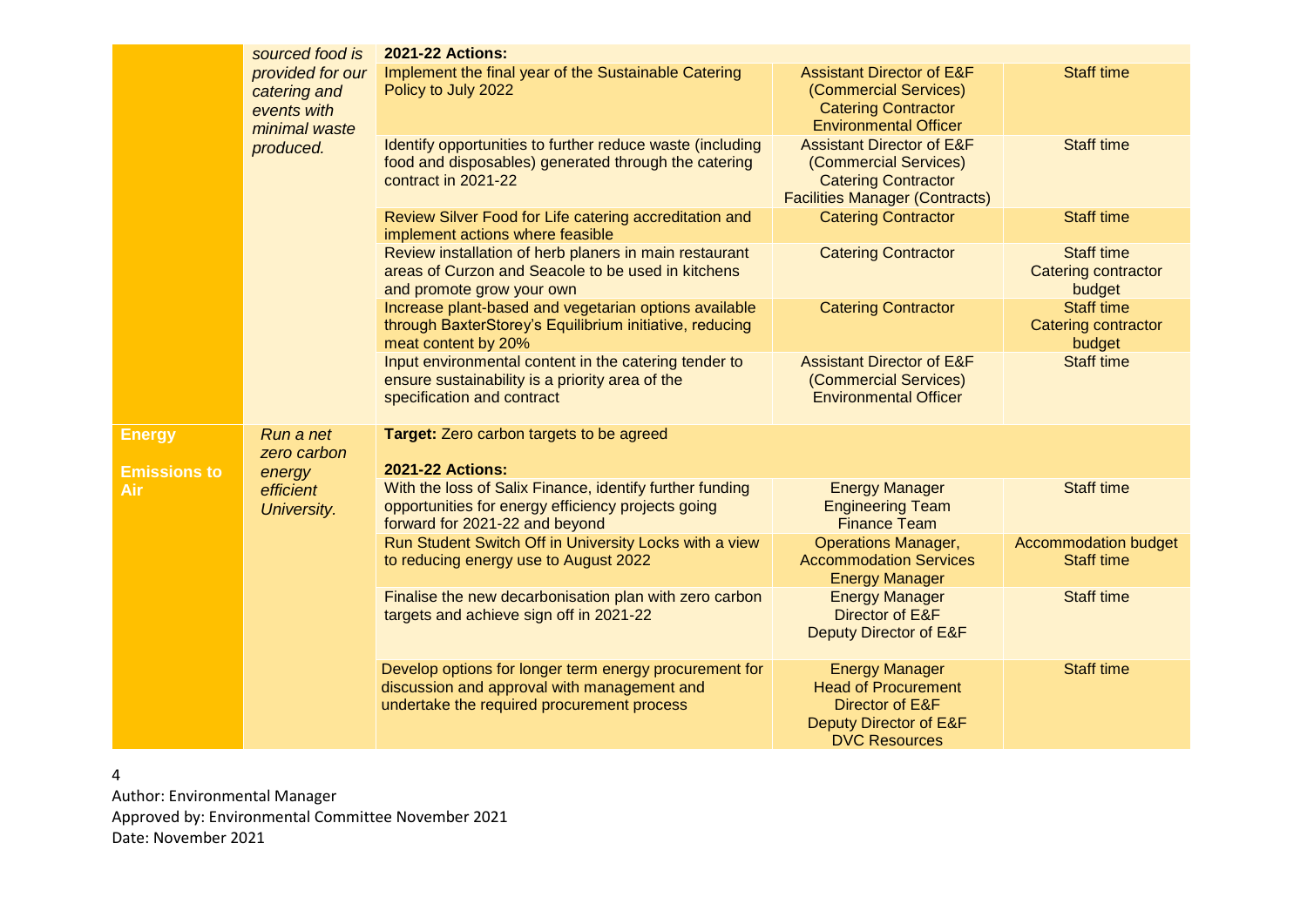|                                           |                                                                                                                                                                        | Make improvements to data monitoring and<br>management for all utilities to ensure consumption is<br>monitored and overconsumption targeted by July 2022 | <b>Energy Manager</b>                                                                                             | <b>Environmental budget</b><br><b>Staff time</b> |
|-------------------------------------------|------------------------------------------------------------------------------------------------------------------------------------------------------------------------|----------------------------------------------------------------------------------------------------------------------------------------------------------|-------------------------------------------------------------------------------------------------------------------|--------------------------------------------------|
|                                           |                                                                                                                                                                        | Review building operation strategy throughout 2021-<br>22, ensuring sub-metering is picked up and exportable<br>from the BMS                             | <b>Energy Manager</b>                                                                                             | <b>Staff time</b>                                |
|                                           |                                                                                                                                                                        | Ensure on site generation is functioning and any tariffs<br>are being claimed by July 2022                                                               | <b>Energy Manager</b><br><b>Mechanical Engineer</b>                                                               | <b>Staff time</b><br>Maintenance budget          |
|                                           |                                                                                                                                                                        | Continue to conduct monitoring, audits and targeting<br>consumption reduction beyond the top 5 consuming<br>buildings                                    | <b>Energy Manager</b>                                                                                             | <b>Staff time</b><br><b>Environmental budget</b> |
| <b>Environmental</b><br><b>Compliance</b> | Continual<br>environmental<br>improvement                                                                                                                              | Target: Zero major non-conformances due to a compliance obligation breach.<br><b>2021-22 Actions:</b>                                                    |                                                                                                                   |                                                  |
|                                           | and pollution<br>prevention                                                                                                                                            | Ensure effective management and maintenance of<br>boilers and equipment containing F-gas to reduce<br>emissions to air throughout 2021-22                | <b>Mechanical Engineer</b><br><b>Contractors</b>                                                                  | <b>Staff time</b><br>Maintenance budget          |
|                                           |                                                                                                                                                                        | Commission contractor to label drainage (foul /<br>surface) for another site by end of 2021-22                                                           | <b>Building Surveyor</b>                                                                                          | Maintenance budget                               |
|                                           |                                                                                                                                                                        | Review site operations in 2021-22 as part of the on-<br>going annual environmental internal audit process                                                | <b>Environmental Manager</b><br><b>Environmental Officer</b>                                                      | <b>Staff time</b>                                |
| <b>Sustainable</b><br><b>Buildings</b>    | <b>Our future</b><br>buildings and<br><i>refurbishments</i><br>are designed to<br>reduce their<br>environmental<br>impacts and<br>support our<br>Environmental<br>Plan | Target: Achieve at least BREEAM Excellent for all new builds and aspire to achieve outstanding.<br><b>2021-22 Actions:</b>                               |                                                                                                                   |                                                  |
|                                           |                                                                                                                                                                        | Apply sustainability standards to any refurbishments<br>and new builds that arise in 2021-22                                                             | Deputy Director of E&F<br><b>Environmental Manager</b><br><b>Energy Manager</b><br><b>Senior Project Managers</b> | <b>Staff time</b><br>University budget           |
|                                           |                                                                                                                                                                        | Alexander Stadium: Embed sustainability into the<br>Business Plan and proposals for any refurbishment<br>and potential new build elements of the project | <b>Environmental Manager</b><br><b>Energy Manager</b><br><b>Senior Project Manager</b>                            | <b>Staff time</b><br>University budget           |
|                                           |                                                                                                                                                                        | City South Campus: Embed sustainability into the<br>Business Plan for proposed developments at City<br>South                                             | <b>Environmental Manager</b><br><b>Energy Manager</b><br><b>Senior Project Manager</b>                            | <b>Staff time</b><br>University budget           |
|                                           |                                                                                                                                                                        | <b>STEAMhouse 2 fit out: Achieve BREEAM Excellent</b>                                                                                                    | <b>Environmental Manager</b><br><b>Energy Manager</b><br><b>Senior Project Manager</b>                            | <b>Staff time</b><br>University budget           |

Author: Environmental Manager Approved by: Environmental Committee November 2021 Date: November 2021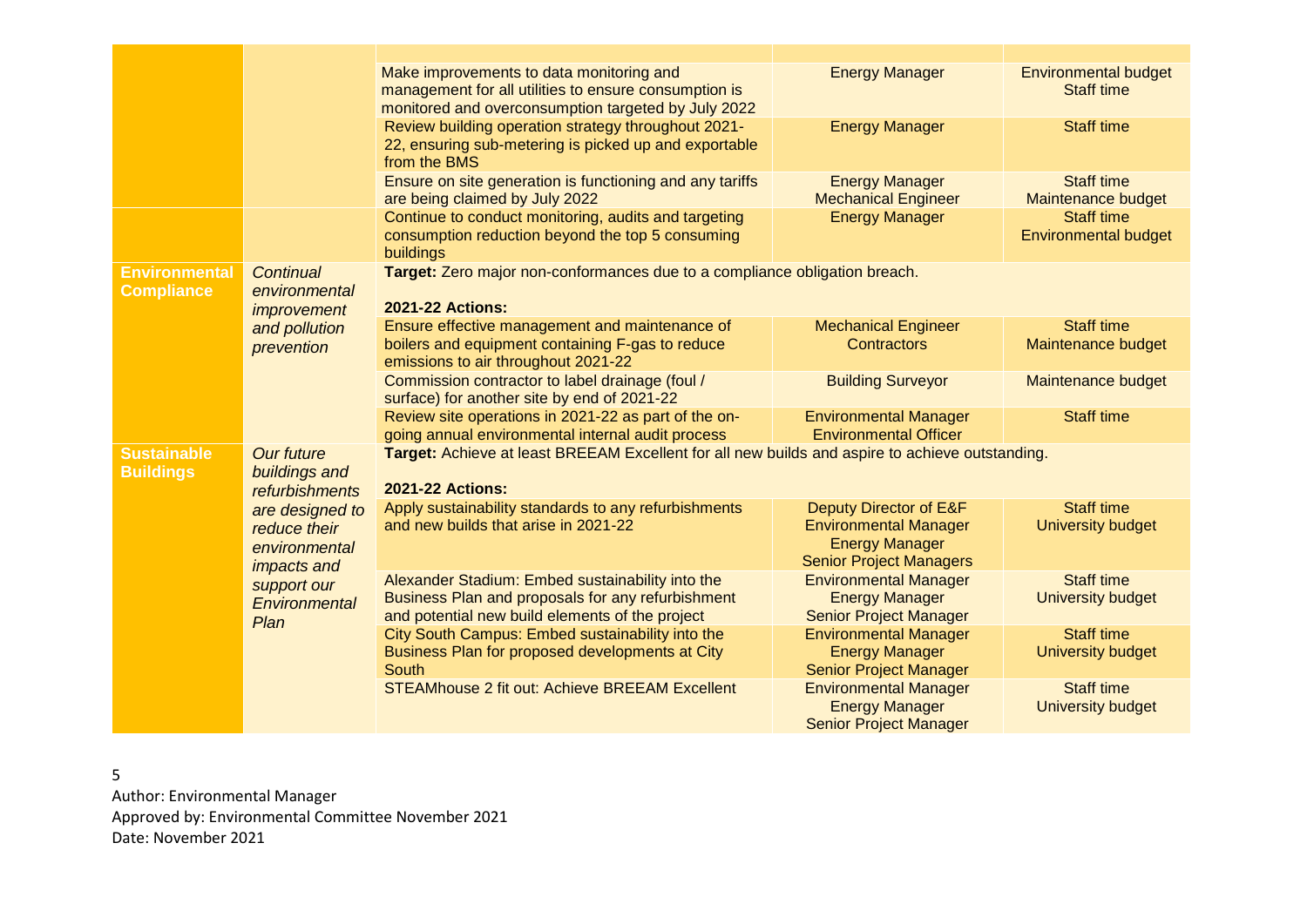|                                        |                                                                  | Plot C: Include considerations and solutions for<br>integrating biodiversity and wildflower planting in the<br>temporary use of Plot C2.                                                  | <b>Senior Project Manager</b>                                                                                                                                | <b>University budget</b>                         |
|----------------------------------------|------------------------------------------------------------------|-------------------------------------------------------------------------------------------------------------------------------------------------------------------------------------------|--------------------------------------------------------------------------------------------------------------------------------------------------------------|--------------------------------------------------|
| <b>Transport</b>                       | <b>Reduce our</b><br>emissions<br>related to                     | Target: See 2018-2020 Travel Plans for specific City Centre and City South targets<br><b>2021-22 Actions:</b>                                                                             |                                                                                                                                                              |                                                  |
|                                        | travel, with<br>more students                                    | Travel survey: Deliver the next staff and student travel<br>survey in March 2022                                                                                                          | <b>Environmental Officer</b>                                                                                                                                 | <b>Staff time</b><br><b>Environmental budget</b> |
|                                        | and staff using<br>active travel                                 | Travel plans: Implement the Interim Travel Plan.                                                                                                                                          | <b>Environmental Officer</b>                                                                                                                                 | <b>Staff time</b><br><b>Environmental budget</b> |
|                                        | and public<br>transport                                          | Travel plans: Appoint a consultant to develop and<br>deliver new Travel Plans for BCU for 2022-24                                                                                         | <b>Environmental Officer</b>                                                                                                                                 | <b>Staff time</b><br><b>Environmental budget</b> |
|                                        |                                                                  | By July 2022, identify sites at City South and Harborne<br>Road for electric vehicle charging point provision, and<br>aim to agree an approach to charging solutions and<br>installation. | <b>Energy Manager</b><br><b>Environmental Officer</b><br><b>Environmental Manager</b><br><b>E&amp;F SMT</b>                                                  | <b>Staff time</b><br><b>E&amp;F Budget</b>       |
|                                        |                                                                  | Review the delivery of the University's Brompton bike<br>scheme                                                                                                                           | <b>Environmental Officer</b>                                                                                                                                 | <b>Staff time</b><br><b>Environmental budget</b> |
|                                        |                                                                  | Develop a Travel Policy for BCU and embed<br>opportunities to reduce carbon emissions and improve<br>data capture as part of this in 2021-22                                              | <b>Head of Business Continuity</b><br>and Risk<br><b>BCU Travel Group</b><br><b>Environmental Team</b><br><b>Associated University</b><br><b>Departments</b> | <b>Staff time</b>                                |
|                                        |                                                                  | Provide information on journey planning to students,<br>staff and potential students through travel partners,<br>communications and at key events such as Welcome<br>Event during 2021-22 | <b>Environmental Officer</b><br><b>External providers</b>                                                                                                    | <b>Staff time</b><br><b>Environmental budget</b> |
|                                        |                                                                  | Review travel data capture and identify opportunities<br>for improvement                                                                                                                  | <b>Environmental Officer</b>                                                                                                                                 | <b>Staff time</b>                                |
| <b>Waste &amp;</b><br><b>Recycling</b> | <b>Reduce overall</b><br>waste<br>production,<br>increase reuse, | Target: From 2018-19 baseline, reduce the amount of waste generated by 1% per year on year and increase<br>recycling rates by 2% per year by 2025.<br><b>2021-22 Actions:</b>             |                                                                                                                                                              |                                                  |
|                                        | and improve<br>recycling rates                                   | Set up Waste and Resources Task Group meetings to<br>take place in quarter 2 of 2021/22                                                                                                   | <b>Assistant Director of E&amp;F</b><br>(Facilities Management)<br><b>Facilities Manager (Contracts)</b>                                                     | <b>Staff time</b>                                |

Author: Environmental Manager Approved by: Environmental Committee November 2021

Date: November 2021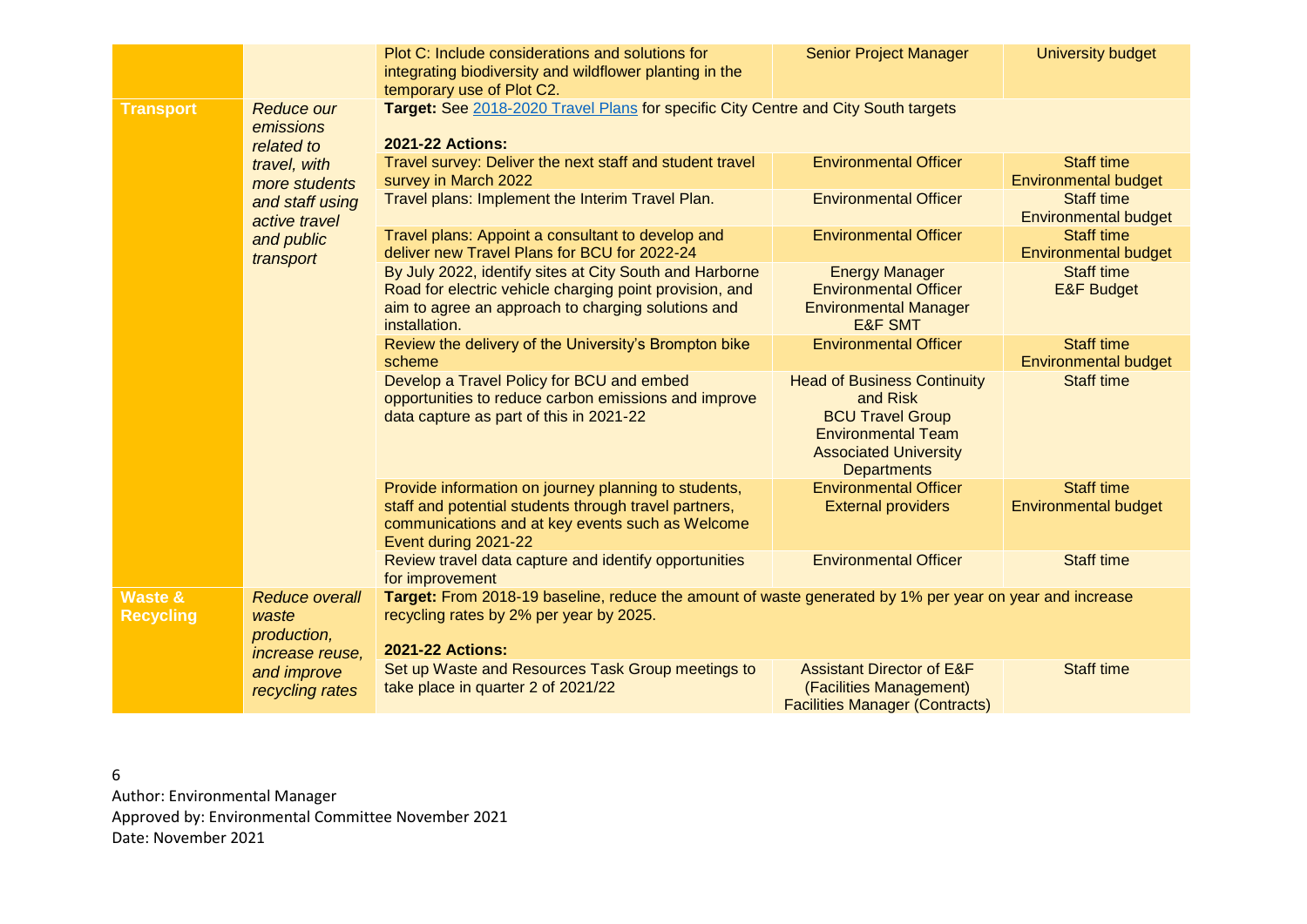|              |                                 | Bin signage redesign to then carry out a campus wide<br>recycling campaign to re-enforce our waste streams,<br>including new corridor signage at University Locks                           | <b>Assistant Director of E&amp;F</b><br>(Facilities Management)<br><b>Facilities Manager (Contracts)</b><br><b>Operations Manager</b><br>(Accommodation)            | <b>Staff time</b><br>E&F budget                  |
|--------------|---------------------------------|---------------------------------------------------------------------------------------------------------------------------------------------------------------------------------------------|---------------------------------------------------------------------------------------------------------------------------------------------------------------------|--------------------------------------------------|
|              |                                 | Carry out two staff/student engagement days with our<br>waste contractor to promote recycling in 2021-22                                                                                    | <b>Assistant Director of E&amp;F</b><br>(Facilities Management)<br><b>Facilities Manager (Contracts)</b><br><b>Waste contractor</b><br><b>Environmental Officer</b> | <b>Staff time</b>                                |
|              |                                 | Review of bin strategy to ensure we have the correct<br>bins in the locations where most needed/utilised                                                                                    | <b>Facilities Manager (Contracts)</b><br><b>Quality Control Officer</b>                                                                                             | <b>Staff time</b><br><b>E&amp;F</b> budget       |
|              |                                 | Roll out food waste caddies at City South by end of<br><b>July 2022</b>                                                                                                                     | <b>Facilities Manager (Contracts)</b>                                                                                                                               | <b>Staff time</b><br>E&F budget                  |
|              |                                 | Promotion of ongoing waste 'good news' with TV<br>screens across campus, including a waste stream<br>topic per month where we show that streams journey                                     | <b>Facilities Manager (Contracts)</b>                                                                                                                               | <b>Staff time</b>                                |
|              |                                 | Review waste data monthly and conduct waste audits<br>on a weekly basis and, where possible, implement<br>initiatives to reduce overall waste and increase<br>recycling                     | <b>Facilities Manager (Contracts)</b><br><b>Quality Control Officer</b>                                                                                             | <b>Staff time</b>                                |
| <b>Water</b> | Minimise water<br>usage and use | Target: Reduce water wastage by 5% in 2021-22                                                                                                                                               |                                                                                                                                                                     |                                                  |
|              | water efficiently               | <b>2021-22 Actions:</b><br>Finalise the installation of water meter data loggers<br>across BCU sites throughout 2021-22, that will allow<br>us to identify leaks and target overconsumption | <b>Energy Manager</b>                                                                                                                                               | <b>Staff time</b><br><b>Environmental budget</b> |
|              |                                 | Raise awareness amongst Facilities staff about water<br>issues to be delivered before July 2022                                                                                             | <b>Energy Manager</b>                                                                                                                                               | <b>Staff time</b>                                |
|              |                                 | Continue to monitor and track water consumption to<br>identify areas of over-consumption and where savings<br>can be made throughout 2021-22                                                | <b>Energy Manager</b>                                                                                                                                               | <b>Staff time</b>                                |
|              |                                 | Ensure that all water devices for new builds and<br>refurbishments are specified as efficient, consuming<br>less potable water than standard specifications                                 | <b>Energy Manager</b><br><b>Environmental Manager</b>                                                                                                               | <b>Staff time</b>                                |

Author: Environmental Manager Approved by: Environmental Committee November 2021 Date: November 2021

7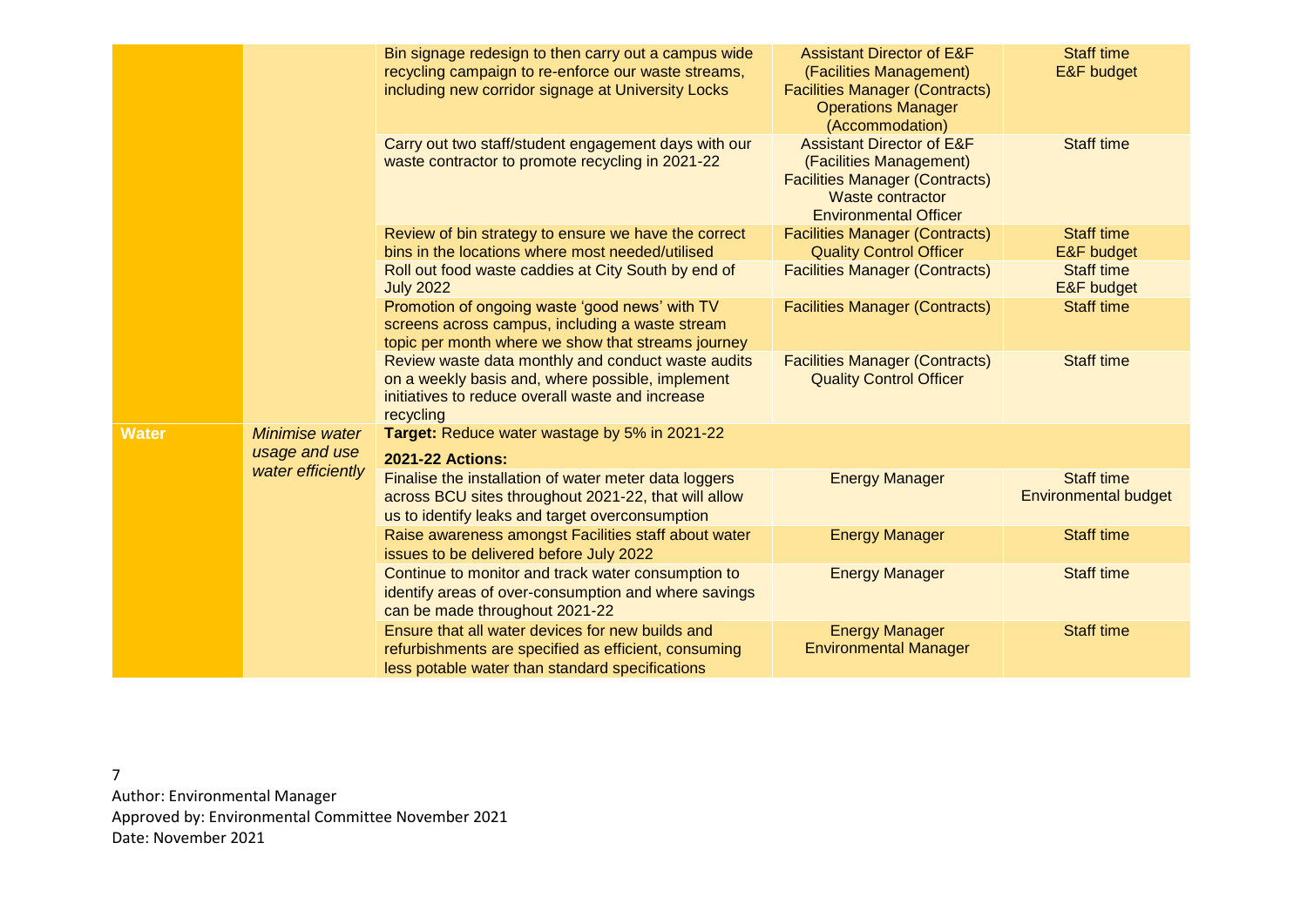## **Objective 3: Creating a green culture within BCU, locally and globally**

| <b>Aspect</b>     | <b>Objective</b>                   | <b>Targets and Actions</b>                                                                          | <b>Responsible Person(s)</b>                                      | <b>Resources</b>            |
|-------------------|------------------------------------|-----------------------------------------------------------------------------------------------------|-------------------------------------------------------------------|-----------------------------|
| <b>Curriculum</b> | Support all                        | Target: Ensure sustainability is embedded in all courses by 2025, from a 2020 baseline.             |                                                                   |                             |
|                   | students in                        |                                                                                                     |                                                                   |                             |
|                   | gaining                            | <b>2021-22 Actions:</b><br>Finish the delivery of the 'Embedding Sustainability                     |                                                                   | Staff time                  |
|                   | knowledge and<br>skills to deliver | into the Curriculum' course second cohort                                                           | <b>Senior Education Developer</b><br><b>Environmental Manager</b> |                             |
|                   | sustainable                        | Develop the Sustainable Curriculum Community of                                                     | <b>Senior Education Developer</b>                                 | Staff time                  |
|                   | development                        | Practice (CoP) for BCU through engagement in the                                                    | <b>Environmental Officer</b>                                      |                             |
|                   |                                    | Teams group and running specific events                                                             |                                                                   |                             |
|                   | Staff are                          | Finalise the sustainability guidance for the Course                                                 | <b>Environmental Manager</b>                                      | Staff time                  |
|                   | equipped with                      | Approval and Periodic Review processes                                                              |                                                                   |                             |
|                   | the knowledge                      | Support the Periodic Review and Course Approval                                                     | <b>Head of Quality Enhancement</b>                                | Staff time                  |
|                   | and skills to                      | process through engagement with the ESD Teams<br>group and developing the CoP                       | and Policy<br><b>Senior Education Developer</b>                   |                             |
|                   | deliver a                          |                                                                                                     | <b>Environmental Officer</b>                                      |                             |
|                   | sustainable                        | Support the use of BCU environmental data and sites                                                 | <b>Environmental Manager</b>                                      | Staff time                  |
|                   | curriculum                         | in the use of student assessments and projects                                                      | <b>Environmental Officer</b>                                      |                             |
|                   |                                    | throughout 2021-22                                                                                  | <b>Energy Manager</b>                                             |                             |
| Engagement,       | Encourage                          | Target: Targets as outlined in the actions below.                                                   |                                                                   |                             |
| communicatio      | positive<br>behaviour              | <b>2021-22 Actions:</b>                                                                             |                                                                   |                             |
| n and training    | change and a                       | Finalise the Environmental Communication and                                                        | <b>Environmental Officer</b>                                      | Staff time                  |
|                   | green culture at                   | Engagement Strategy by December 2021                                                                |                                                                   |                             |
|                   | <b>BCU</b>                         | Host a range of environmental events for students and                                               | <b>Environmental Officer</b>                                      | Staff time                  |
|                   |                                    | staff throughout 2021-22 with a target to engage over                                               |                                                                   | <b>Environmental budget</b> |
|                   | <b>Upskill students</b>            | 300 people                                                                                          |                                                                   |                             |
|                   | and staff in                       | Raise awareness of sustainability issues across the                                                 | <b>Environmental Officer</b>                                      | Staff time                  |
|                   | their                              | University delivering at least one environmental                                                    | <b>Communications Team</b>                                        | <b>Environmental budget</b> |
|                   | environmental                      | communication per month throughout 2021-22                                                          |                                                                   |                             |
|                   | awareness and<br>ability to make   | Increase the number of Environmental Champions                                                      | <b>Environmental Officer</b>                                      | Staff time                  |
|                   | positive change                    | from 2021-22 figures                                                                                |                                                                   |                             |
|                   |                                    | Review staff mandatory environmental training and roll                                              | <b>Environmental Manager</b>                                      | Staff time                  |
|                   |                                    | out spills toolbox talk to relevant teams                                                           | <b>Environmental Officer</b>                                      |                             |
|                   |                                    | Continue to work with the SU throughout 2021-22,<br>working with the Environmental Team to identify | <b>Students' Union</b><br><b>Environmental Officer</b>            | Staff time<br>SU budget     |
|                   |                                    | environmental impacts and actions to reduce these                                                   |                                                                   |                             |

8

Author: Environmental Manager